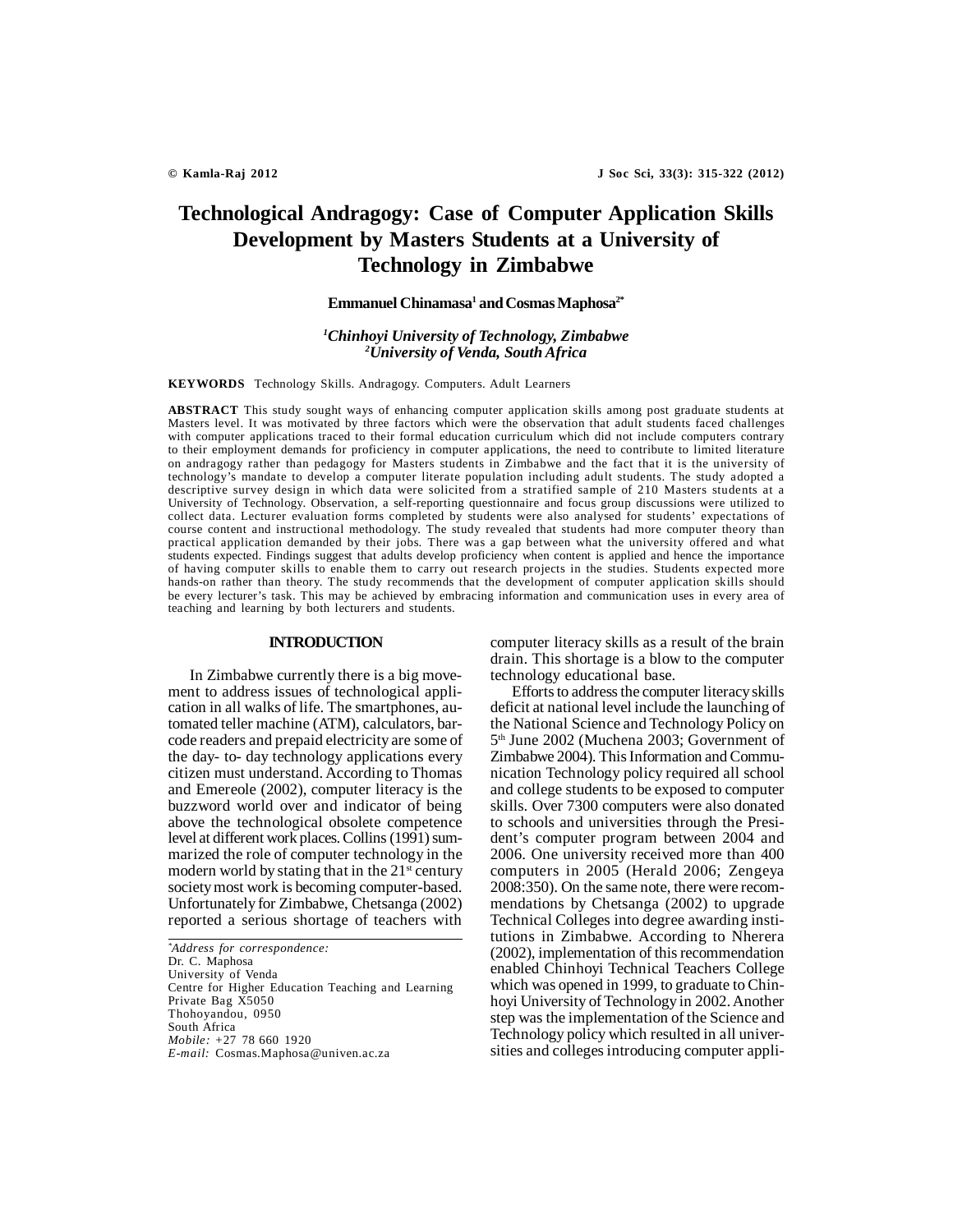cation compulsory courses for Bachelors and Masters degree programs. The study sought to improve the teaching of computer skills to adult learners to facilitate the implementation of the national technology policy.

Efforts to understand and improve any teaching and learning situation demands a literature lens focused on three major components of the process which are the adult learner, the subject or discipline (computers) and the teaching and learning methods. The order places more emphasis on the student rather than on the discipline, and so the importance of a student who is an active learner and not a passive recipient.

Salih (2003) emphasises that adult learners are not big kids. They do not come to the classroom as blank slates (Resnick 1983). The adult learner brings in theories and concepts of computers and computer applications constructed from their previous encounters with computers and their everyday experiences. Marque et al. (2002) observed that elderly learners were less confident about computer work which manifests itself as computer anxiety or technophobia. Akintumi (2001) accepted computer anxiety as a common emotional response to computers. It tended to support negative learner attitude and repel adult interest in computers. Wlodkski (1993) explained that adults leaning to use computers often fear the unpredictability of computers, public exposure of ignorance and threat of failure. Therefore, techniques must be devised in the teaching process to reduce or eliminate computer anxiety by instructors. This is critical in Africa where the majority of adults grew up without a mouse in their hand.

A look at Knowles' (1984) andragogical model shows that there are a number of assumptions on adult learners and one of them is that they need to know the purpose of their learning before they can invest effort and resources in the learning process. This implies that the lecturer should spell out the objectives of the course and provide the course outline on the first encounter with students. Adults are used to making their decisions in everyday life hence require self direction over the nature, content and approach to their learning. Adults learn best when dealing with tasks and problems they perceive to be related to and arising from the demands of their everyday lives. This calls for the use of real life contexts for examples. Kerka (1994) also underlines the importance of selfdirected learning as an important element in adult learning.

Rogers (2002) classified adult learners into four categories as activists, observers, theorists and experimentalists. As activists adult learners learn directly by involving themselves in various learning activities and this often evidenced by a more hands on approach in working on projects. In observing, adult learners often prefer to wait and watch what is going on before they decide to act. Lecture presentations and program evaluation become ideal activities for such students. Rogers (2002:15) further observes that as theorists adult students have a tendency to generalize from their experiences and apply what they learn in different but similar situations. In this sense, there is transfer of learning to solve problems. On the other hand, as experimentalists adult learners also enjoy devising new ways of doing things as well as trying them out to ascertain their workability. Similarly, knowledge in computer application packages could be used to solve problems.

This grouping implies that one group of masters students can be composed of adult learners at different points of the spectrum. There are those who require to be taught everything and those who wish to find everything for themselves. Lecturers can administer a questionnaire or pre-test to find what they know about computers and use the first few lessons to classify them. Use of group tasks could also be appropriate for adult learners. Bell and Gilbert (1996) in Bean (2003) classified adult learners' learning strategies into two main groups which are surface and strategic levels. The surface level includes students with no background knowledge of computers and they learn by memorization with a view to reproduce the content taught whereas students at the strategic level have background knowledge of content and application. In dealing with computers such students are concerned with appropriate computer package application, evaluation and synthesis, Such students are able to apply skills and have the expertise acquired.

A critical eye can notice that the main variable determining the student's style of learning is the student's background of computers. This seem to support Kennedy (2000) who found that the more general knowledge of computers that learners have, the more likely they are able to master new computer networking knowledge.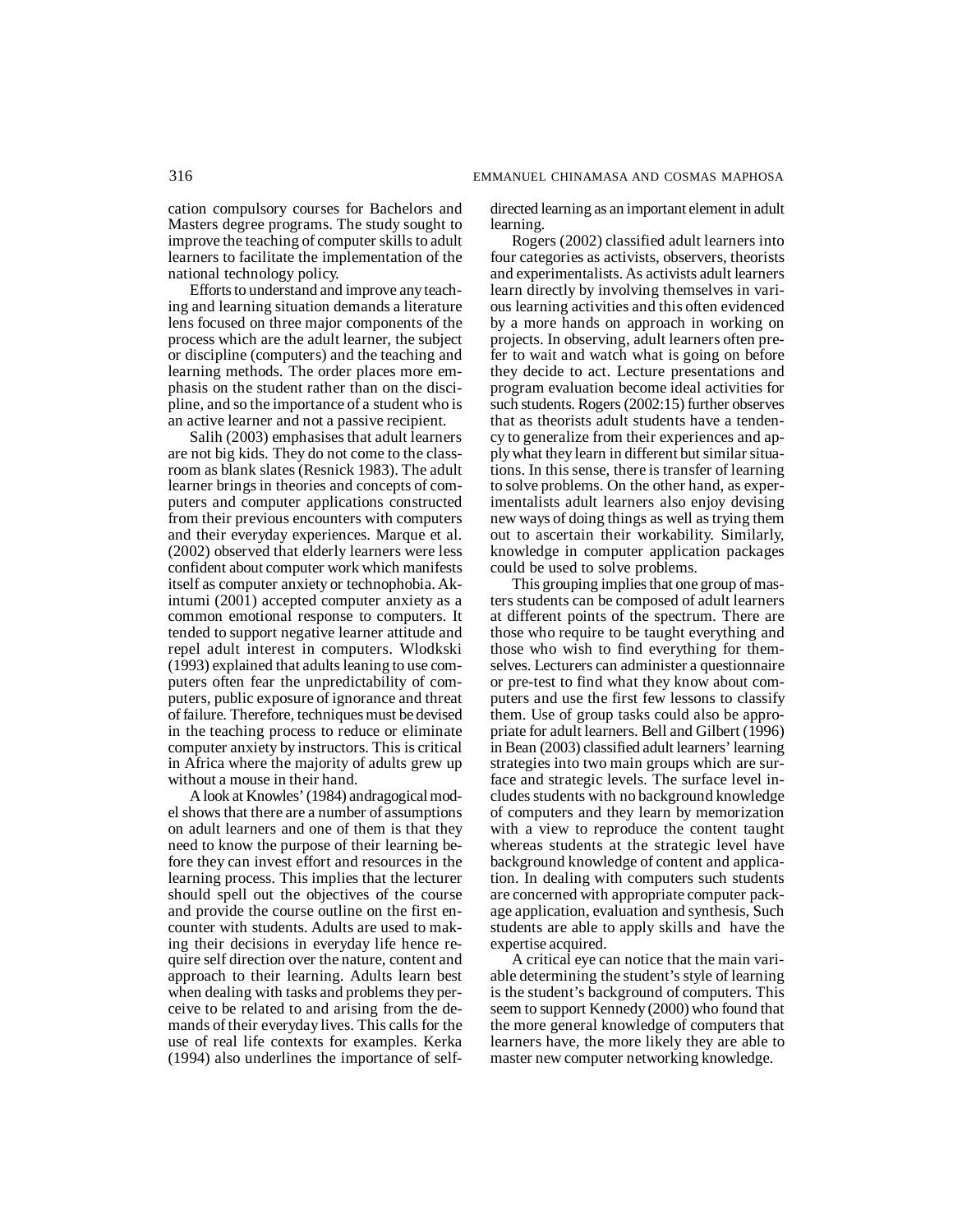Other factors influencing adult learners' performances in computers include gender and age. Green (2000) reports that male adult students show greater ability and interest in computer related technology courses than female adult students. A study by Meyer and Talbot (1998) reveals that age is a variable to be seriously considered for a computer class of adult learners. They explained that generally as the complexity of tasks increases, the abilities decline with increasing age. Howard (2002) added that adults have problems with computer language. He/ she noted that the greatest obstacle to adult language learning is the doubt in their minds of their ability to learn a new language and the multiple meanings of one word such as mouse virus. From a biological perspective, Bean (2003) suggested that older eyes are more susceptible to glare and adapt more slowly to changes in light or dark. This implies that changes in vision may affect comfortable use of a computer monitor. The current study is comforted by Rogers (2001) who proposes that well- designed learning makes age differences less important. The use of andragogical skills more than pedagogical ones is important to enhance learning for adult learners.

# **The Computing Course**

This study defines a computer as any electronic device capable of accepting input data, processing it and providing output. Since no subject is neutral, computing imposes its unique challenges to adult learners. Bernstein (1997) suggests that the computer proficiency involves the mastery of procedural skills in computing as it involves learning new concepts and terminology, which students may find difficult to understand. The danger noted by DeJoy (1991) is that when the learning experience lacks precedent, adults have no personal images. It affects concept formation, communication and computer application.

Since computers are programmed, learning to use them entails thinking along the lines of the programmer. It makes computing a rigid discipline (Howard 2002). DeJoy (1991) noted that rather than the computer teacher modifying his teaching, learners may be forced to adapt and harmonize with the computer (style flex) in order to attain desired learning goals. According to Agre (1994), adult learners prefer a computer teacher who possesses a high level of ICT skills and confidence, has extensive literacy teaching/ training experience, has background experience in working with adult learners and an understanding of the principles of adult learning and has the ability to identify and understand the needs of the learners and adapt sessions and courses to these needs. Agre (1994) further concludes by suggesting that the best way to learn computer skills is through apprenticeship. An implication for computer lecturer recruitment policy is that he/she should have andragogical skills, theories of helping adults learn.

The study was motivated by the observation that adult students for Research Methods and Statistics and Qualitative Methods at masters levels struggle to use computers and laptops reflecting handicaps from a technologically deprived primary and secondary school curriculum. It is also encouraged by Smith (1999) who called for the implementation of technology policies in education for three reasons. First, the increasing development and availability of new technology in the home and work place. Second is the outcry by today's student (tomorrow's productive citizen) to be technologically literate. Last but critical, is the perceived rising comfort level of adults who use technology in life.

The University of Technology at which the study was conducted offered several undergraduate degree programs and one postgraduate Master of Science in Strategic Management degree program which started in August 2005. The Master of Science in Strategic Management degree has two main admission requirements: a first degree pass in any recognized discipline from any approved university and at least two years experience in a managerial post. All students for the masters in strategic management degree are working adults managing different sectors of Zimbabwe economy. The programme is offered on a block release basis to reduce interruptions of their work-place schedules. These entry qualifications are silent on computer literacy although strategic management activity requires accurate data analysis and interpretation. One can safely conclude that these students bring different computer literacy skills hence require andragogical skills more than pedagogical skills.

One of the compulsory courses done during the first semester is Strategic Management In-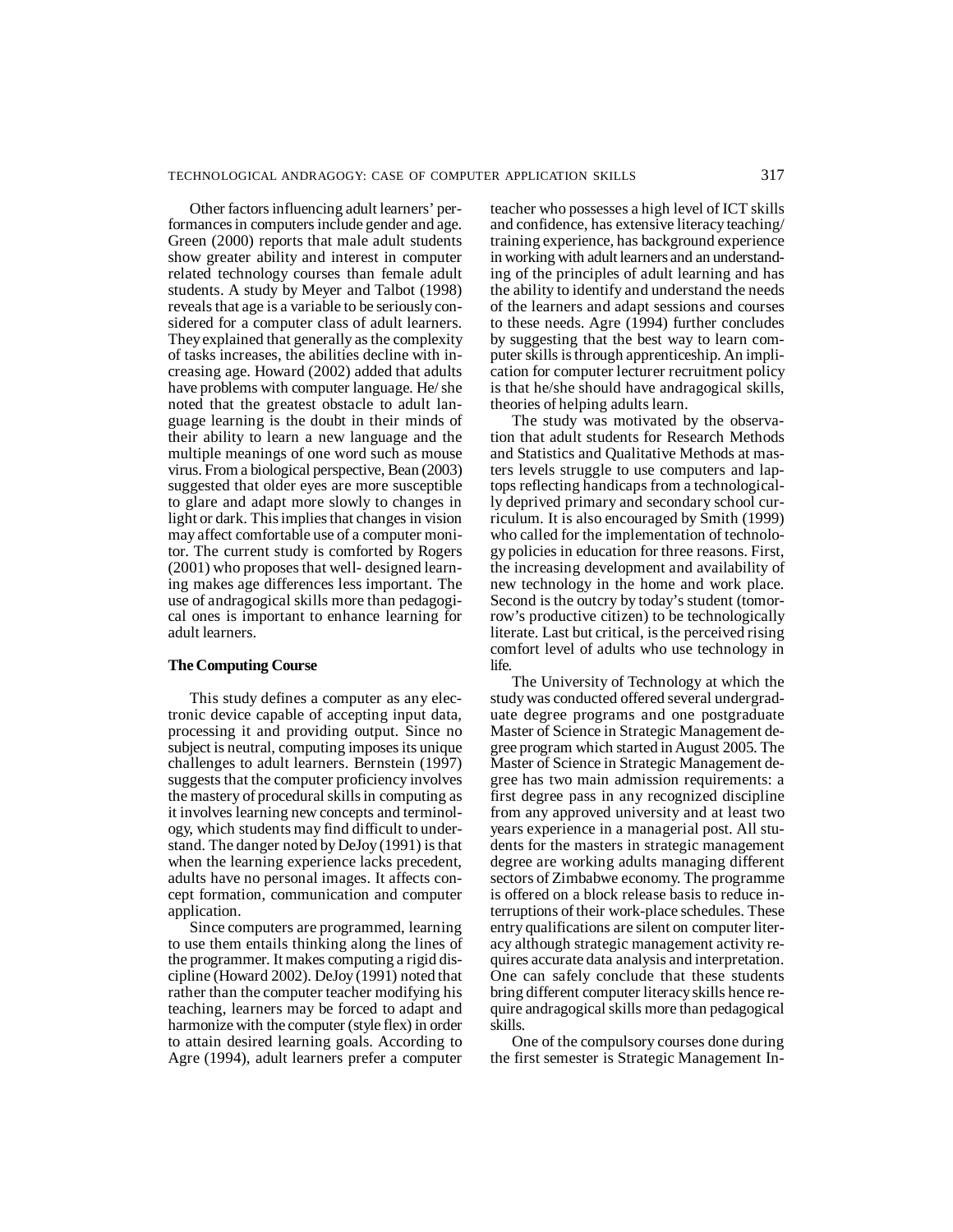#### 318 EMMANUEL CHINAMASA AND COSMAS MAPHOSA

formation Systems. The main focus of the course is on how the computer is used to enhance strategic business and organizational management. Specific focus is on writing business proposals using Ms Word, internet and e-mail for communication, the web and presentation graphics for marketing. The average class has 120 adult students. Teaching and learning is done in the lecture room using lecture method and power point presentations. Students are given assignment tasks to research in groups and present. There are limited hands on computer operations for students. The argument being that the students are managers whose role is to make decisions on data provided. The class is too big for hands on lessons in one computer lab with 27 computers. The course duration is 36 hours done within a two week block. The course is assessed by assignment presentations and a three hour pen and paper written examination.

### **Statement of the Problem**

The study was motivated by the observation that the majority of the masters in strategic management students were unable to use the computer for typing their assignments. They resorted to paying commercial typists creating an extra expense for themselves. Some of their assignments had serious typographical errors reflecting a lack of proof reading. All these resulted in poor quality work and a low mark for the student.

#### **Research Questions**

The study sought to specifically answer the following questions;

- 1. What were students' expectations from the Strategic Information Systems course?
- 2. How could the university develop computer application skills to satisfy students at a university of technology?

#### **Significance of the Study**

The study is important for the following reasons:

- 1. It is intended to improve computer instruction for adult learners in Zimbabwe.
- 2. It contributes to limited literature on technological andragogy with a Zimbabwe context. This was encouraged by Ludlow et

al. (2002) who state that there is need for closer research and understanding of adult learning.

- 3. It is a source of instructional activities to meet adult learners' expectations.
- 4. Data provides agenda for instructional policy meetings at university level
- 5. Other researchers will find insights for further research on technology and adult learners.

### **METHODOLOGY**

*Research Design:* The study adopted a descriptive survey research design. It is concerned with describing and portraying the current position of Masters students' expectations and strategies to enhance computer application skills development. The study benefits from descriptive survey's application of a variety of data gathering methods. This study also made use of documentary analysis, observation, focus group discussions and surveys.

*Instruments:* The main instrument was the questionnaire. It was designed by the researchers to gather masters' students' demographic data, their expectations and strategies for enhancing computer application skills. This was found appropriate for collecting individual views from a large literate population within a short time. The second set of instruments for documentary analysis was students' assignment scripts. These reflected the student's ability to use Ms-Word, the Web and Internet for research. Lecturer evaluation forms completed by students revealed students rating of computer lecturer and suggestions for improvement. Focus Group Discussion guides captured group views. Observation schedules designed by researchers identified students' behaviours such as seeking help from laboratory assistant or peers during practical lessons in the university computer laboratory.

*Sample and Sampling:* The population of this study was composed of 305 adult learners registered for the Masters in Strategic Management Degree in 2011. This is a finite population hence probability sampling techniques appropriate. All the students had done the computer course hence had the required variable although it was expected to depend on the student's level. Table 3 shows students distribution and sample. To raise a representative sample from this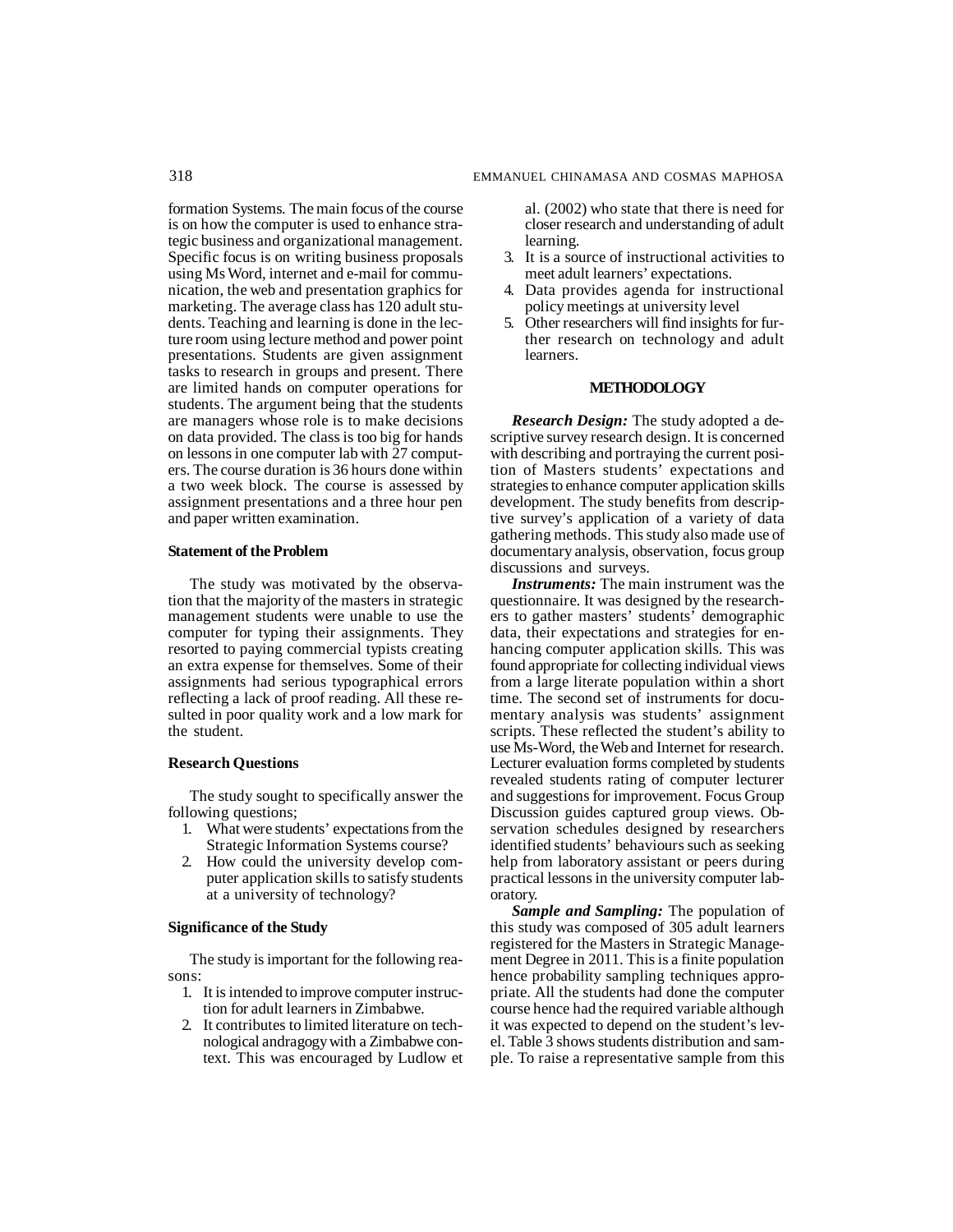population stratified sampling was applied. First was proportional sampling from semester to semester in the ratio of 4:3:3. Since expectations of students in the same semester are expected to be uniformly distributed, simple random sampling was done in which students' registration numbers were matched with random numbers generated by a computer. This was continued to raise a sample of 210 participants.

*Data Collection:* Questionnaires were administered and analysed for students' expectations. Findings were included in the observation guides for verification during practicals and focus group discussions. Computer lecturer evaluation forms completed by students for the previous two semesters were analysed for the scores awarded and suggestions given. These were readily available secondary data sources. Since the comments were not intended for this study, they were considered objective.

One focus group discussion session was held for each semester group. Each group of participants was focused by two open ended questions:

- 1. What are your expectations from computer application course?
- 2. How can the university develop students' computer application skills?

Each group had an hour brain-storming session followed by group presentations per semester group then a group report of semester group expectations and strategies.

*Data Analysis*: Quantitative data from questionnaires were analysed by use of frequencies and ordinary percentages. Qualitative data from focus group interviews and observations were analysed through content analysis from emerging themes.

*Ethical Issues*: Permission to conduct the study was sought and granted by the university authorities at the institution in which the study was conducted. Informed consent was sought from the adult participants who filled in consent forms after the purpose of the study was explained to them. Anonymity and confidentiality were assured.

# **RESULTS**

# **Biographical Details**

Table 1 shows that the majority of students who participated in the study were drawn from the first semester of their first year. As Table 2 shows, masters students' ages are positively skewed with the majority (41%) being in the (40 - 50) years group. The youngest student was 26, a clear outlier for the group. The distribution can be accounted for by the recruitment requirement of two years in a managerial position. One can also assume that these students have a vast array of computer application experiences which can be exploited for the benefit of them all.

**Table 1: Student distribution and sample**

| Semester | Number<br>registered | Ratio sample<br>size |     |
|----------|----------------------|----------------------|-----|
| 1.1      | 128                  |                      | 84  |
| 1.2      | 93                   | 3                    | 63  |
| 2.1      | 84                   |                      | 63  |
| Total    | 305                  | 10                   | 210 |

#### **Table 2: Participants age distribution N=210**

| Age<br>group | 25-30 31-40 41-50 51-60 61-70 71-80 |    |      |    |  |
|--------------|-------------------------------------|----|------|----|--|
|              |                                     | 87 | - 79 | 41 |  |

#### **Knowledge of Different Computer Software**

Table 3 shows students responses of their knowledge of different computer software. The majority of the students reported being proficient in the use of e-mail and internet whilst advanced computer software packages such as Desktop publishing and Auto CAD were generally unknown to most students. Findings suggest that adults develop proficiency in computer programs which they apply in everyday situations.

**Table 3: Students' knowledge of computer software (N= 210)**

| Computer software  | Frequency |  |  |
|--------------------|-----------|--|--|
| Internet           | 118 (56%) |  |  |
| Ms –Word           | 93 (44%)  |  |  |
| Power –point       | 74 (35%)  |  |  |
| Ms Excel           | 55 (26%)  |  |  |
| SPSS               | 33 (17%)  |  |  |
| E-mail             | 146 (69%) |  |  |
| Spread sheets      | 21 (10%)  |  |  |
| Desktop Publishing | 17 (8%)   |  |  |
| Auto CAD           | 5(2%)     |  |  |

## **Students' Expectations from Computer Application Programs**

Students' responses on their expectations from computer application programs are shown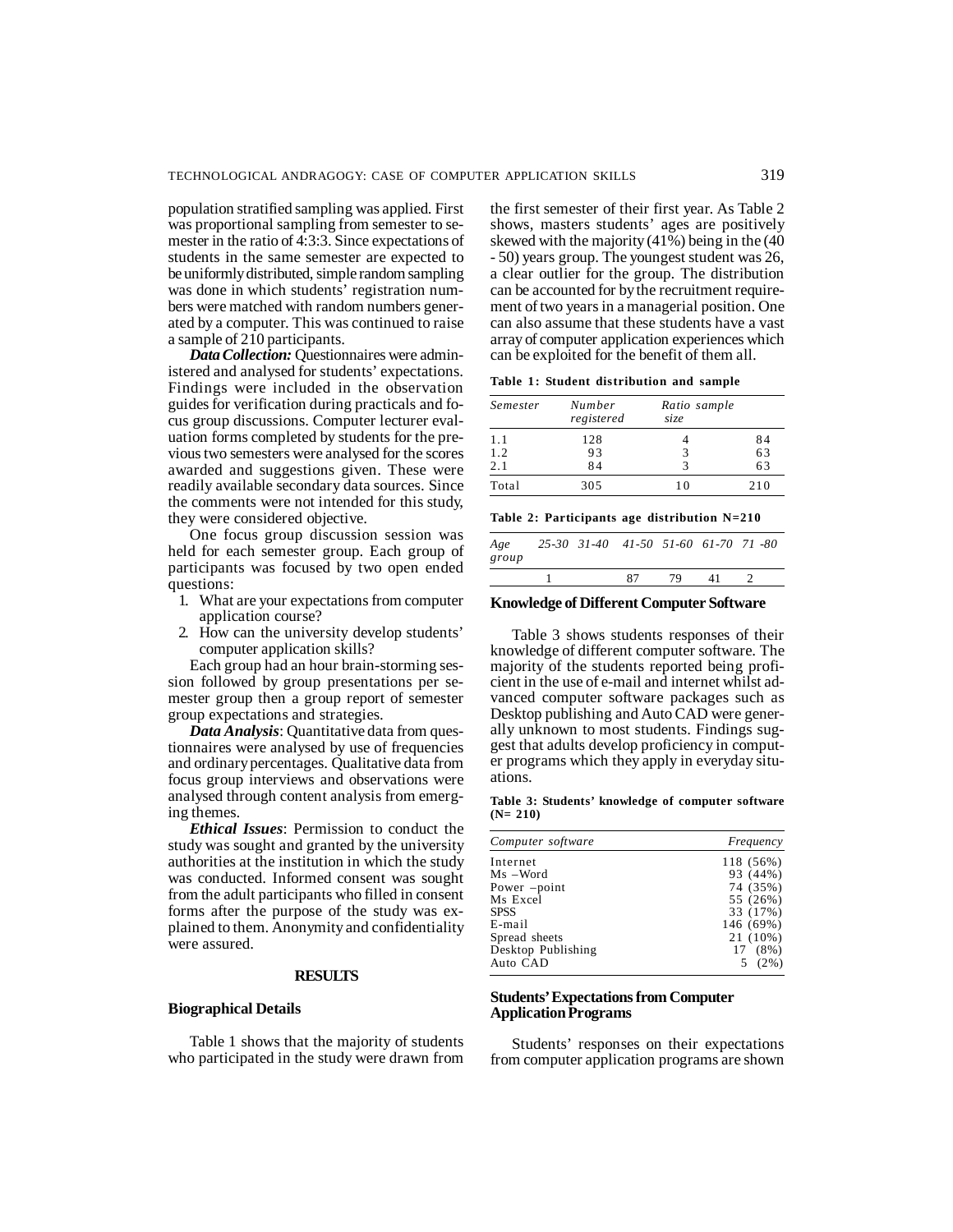**Table 4: Students' expectations of computer application programs priority (N = 210)**

| Management task           | Application program   | Frequency | Rank |  |
|---------------------------|-----------------------|-----------|------|--|
| Typing                    | MS-Word               | 181       |      |  |
| Communication             | E-mail or MS Outlook  | 150       |      |  |
| Web-searching             | Internet              | 143       |      |  |
| Statistical data analysis | MS-Excel, SPSS, SAS   | 100       |      |  |
| Report presentation       | Powerpoint            | 98        |      |  |
| Graphical presentation    | MS-Excel, Auto-CAD    | 83        |      |  |
| Invoice and accounting    | Spreadsheet, MS-Excel | 62        |      |  |
| Data base management      | MS-Access             | 57        |      |  |
| Newsletters and magazines | MS-Publisher          | 43        |      |  |

on Table 4. Results on Table 4 can form a computer application curriculum for masters' students. Aspects (1 to 5) can be done by every student and  $(6 - 9)$  as options depending on students work requirements, for example MS – Publisher is important for public relations officers while MS Access is good for database managers. Findings also, show a discrepancy between what is on offer and what the student requires. This is a source for curriculum review with a view towards including what is needed to make the program valid in the eyes of the consumer.

## **Learning Approach Preferences**

Students also indicated that they:

- 1. Preferred learning in smaller groups of a similar age.
- 2. Preferred learning in an informal environment probably with a low music background
- 3. Needed slower paced, low intensity training which can be self –paced.
- 4. Valued highly peer support, mentoring and tutoring.
- 5. Wanted clear and explicit instructions with print and web-based resources designed to accommodate age affected sight and hearing.
- 6. Expected a lot of hands on learning opportunities.

#### **DISCUSSION**

The study found that the majority of students were computer literate and proficient in the use of different computer programs. This finding ties well with observations by Sonn et al. (2011) that not only computer literacy but computer competence was important for all professionals in modern-day economies. Computer proficiency is the knowledge and ability to use specific computer applications such as spreadsheet and word processors. Grant et al. (2009) are also agreeable that students in universities are both computer literate and proficient though the degrees could vary from student to student. Of importance is for universities to develop from what students already know.

In terms of students' expectation from Computer Application Programs, the study found that students had diverse expectations from basic typing to data base management skills. The findings are consistent with observation by Grant et al. (2009) that students' expertise should be extended from mere word processing skills to more advanced computer application skills. (Johnson et al. 2006) observe that when preparing students for employment there is need to go beyond the current needs for industry and equip such students to be productive and adaptive.

The study found that students preferred learning in smaller groups with peers of more or less the same age. The finding is consistent with findings by Johnson et al. (1994) that small group learning ensures collegiate instruction and has many benefits for students in that there is tolerance and positive interactions of students from different backgrounds and the exchange and processing of information is heightened. Johnson et al. (1994) further observe that in small groups a cooperative learning environment is provided.

The study further found that adult learners expected to learn by doing. Such a finding corroborates an observation by Wlodkowski (1993) that adult learners enjoy learning by doing and that the most appropriate way of learning a computer skills is by being involved practically. Centre for Learning and Teaching (2005) also states that through learning by doing students become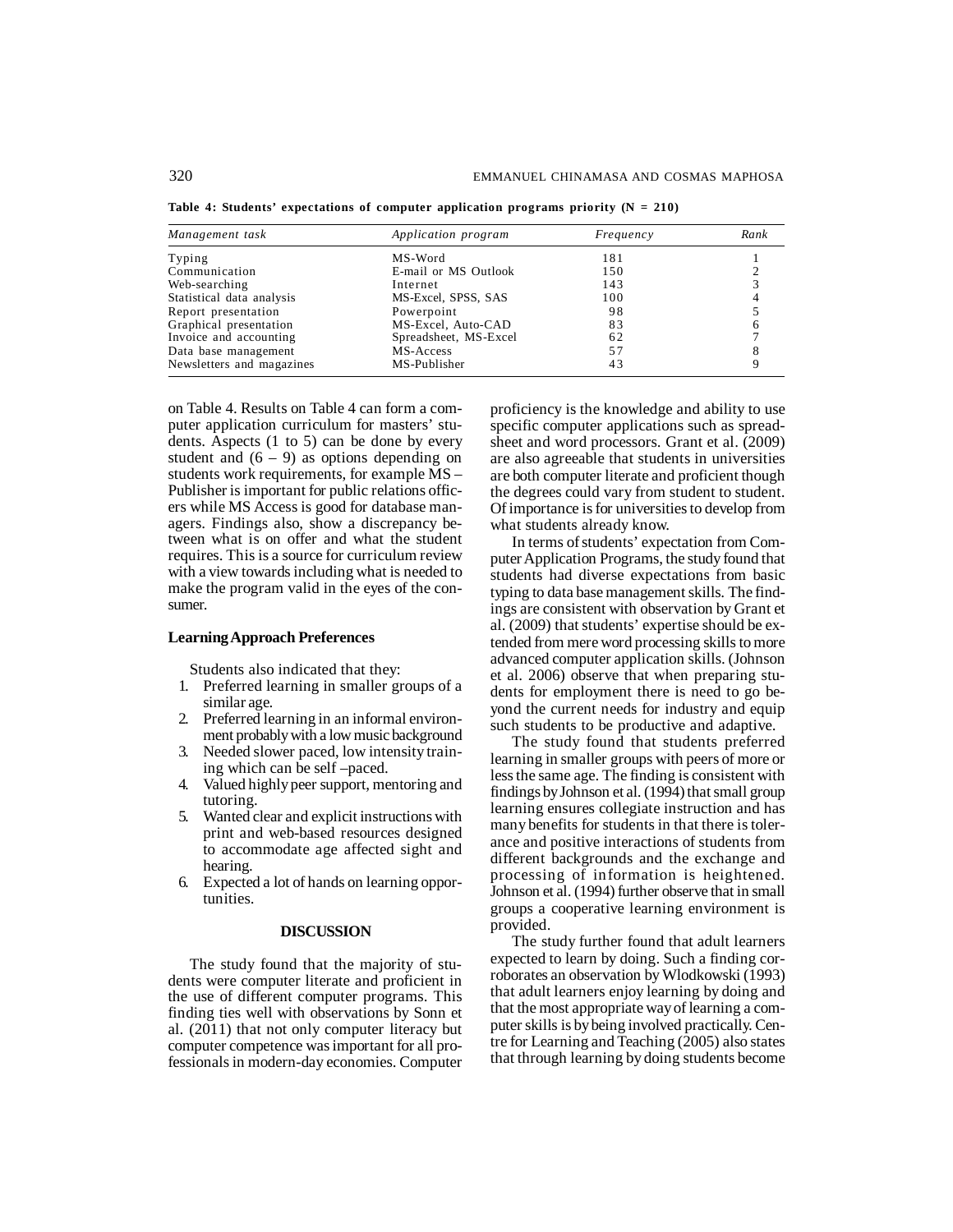reflective of their practice and develop important critical thinking skills.

The finding in the study that students also valued support in form of tutoring and mentoring is also consistent with views by Agree (1994) who suggests that the best way to learn computer skills is through mentoring. Bierema and Merriam (2002) acknowledge the importance and usefulness in learning information technology skills and further suggest a new type of mentoring called the e-mentoring in which is defined as;

*…. a computer mediated, mutually beneficial relationship between a mentor and a prot´eg´e which provides learning, advising, encouraging, promoting, and modeling that is often boundaryless, egalitarian, and qualitatively different than traditional face-to-face mentoring* (Bierema and Merriam 2002:219).

The advantage of e-mentoring over the traditional face to face mentoring is that it transcends space and time hence the mentor and mentee are always in touch despite the physical separation in distance.

# **CONCLUSION**

Students enrolled for Masters degree at the university of technology in which the study was conducted were computer literate and proficient in basic computer programmes. Students expected to be taught various computer application skills ranging from the basic ones to more advanced ones. They also expected to be taught using a variety of ways that included small groups and mentoring.

#### **RECOMMENDATIONS**

The study recommends a number of strategies to that could be employed to enhance development of computer application skills which include that the development of computer application skills should be everybody's task in a university.

The development of computer application skills could be achieved by holding workshops for lecturers on the application of computers in their respective courses. This will ensure that the lecturers' themselves have the necessary computer skills that they can also impart to students.

The university could ensure that that each student brought their own laptops or i-Pads to classes all the time. It is only when each and every student has their own equipment to use that they can effectively learn through constant practice in and out of class.

The university should also invest in wireless internet systems to ensure that all; students have access to internet from any part of the university. Limiting students' access to designated computer laboratories and libraries stifles learning.

Students should also utilise online programs as well as social network facilities to enhance exchange of information and the learning of computer application skills. It becomes imperative for lecturers to embrace *faceboo*k and *twitter* social networking systems into teaching and learning.

Universities should also ensure that all lecturers attend Management Information Systems courses or familiarize themselves with its content as a basis for students' computer content. Lecturers will then be in a position to ably assist students.

Universities should also revolutionize the whole teaching, learning, research and assessment components of the programming by incorporating information and communication technologies in all areas. Embedding the whole university business in computer application practices bridges the gap between institutions and what is happening in wider society.

### **LIMITATIONS OF THE STUDY**

The study was conducted at on University of Technology in Zimbabwe hence findings may not be generalized to other universities.

#### **REFERENCES**

- Agre P 1994. How to Help Someone Use a Computer. Network Observer,  $1(5)$ . From <http://hawaii.edu/ intrel/pols 320/teachcomp.html.visited> (Retrieved on 4 October 2011).
- Bean C 2003. Meeting the challenge: Training an aging population to use computers. *Southeastern Librarian*, 51(3): 17 -266.
- Bierema LL, Merriam SB 2002. E-mentoring: Using computer mediated communication to enhance the mentoring process. *Innovative Higher Education*, 26(3): 211 – 227.
- Bernstein DR 1997. Is Teaching Computer Science Different from Teaching Other Sciences? *Present-*